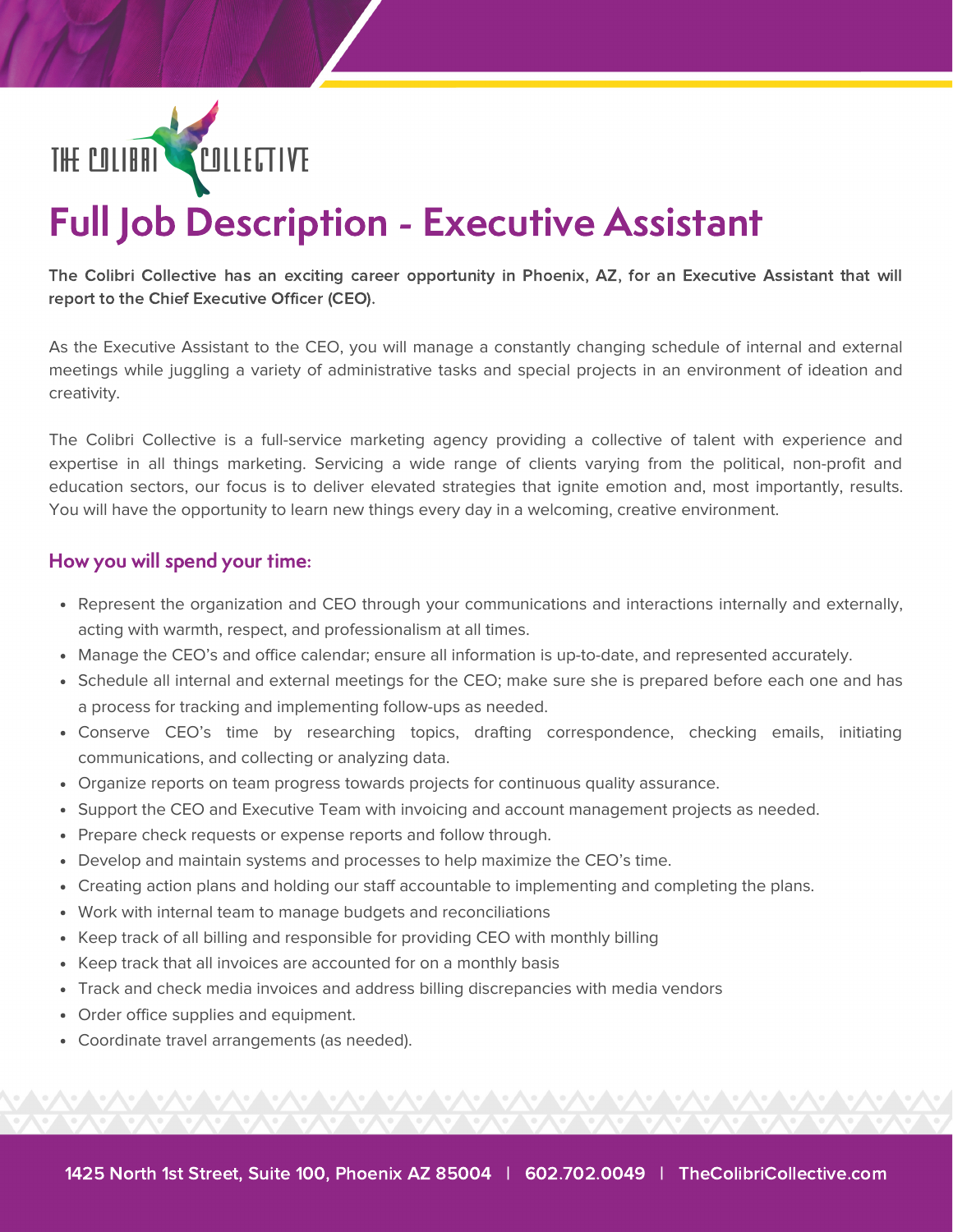## We're excited if you have:

- Minimum of 2 years serving in an administrative role for a VP, Founder, or C-Suite Executive
- High level of integrity; ability to handle confidential and sensitive information with discretion
- Acute attention to detail and proven track record of in managing a busy calendar while multitasking
- Excellent quantitative and analytical skills; comfortable working with numbers
- Confident in your approach, pleasant with others, and can work under pressure.
- Able to understand assignments and complete them with little to no follow up from assigned leaders
- Organized and innovative in ambiguous situations
- Resourceful and able to work collaboratively
- Exceptional spoken and written communication skills
- Deeply proficient with Google Suites (Calendar, Slides, Docs, etc.) and MS Office
- Account management experience a plus
- Understanding of media advertising and social media sites for business a plus.

## Do you have these skills?

#### **Organized**

You have remarkable attention to the smallest details, meticulous organizational skills. You can manage schedules, inquiries, call logs and desk drawers. You are a gatekeeper, knowing when to pass on calls and when to file them away.

#### People-oriented

You're comfortable communicating with all types of people -- from bankers to engineers, techies, and vendors to executives -- and you're a skilled conversationalist. You enjoy interacting with people over the phone. You're warm, welcoming and more than willing to help. You get joy from surprising and delighting the people around you.

#### Accuracy

You double and triple-check your work because you know that accuracy is crucial to operating successfully. You pay attention to detail and possess excellent grammar, spelling and proofreading skills.

#### Get Things Done

You are a multitasking machine and love ticking boxes. You follow through on every task, no matter how big and take full responsibility for each project you are assigned. You live for hitting deadlines and understand the importance of keeping on schedule. You take initiative on projects from the start and know how to bring people together and get things done.

#### Trustworthy and Professional

You are equipped to handle and maintain confidential information. You are excited to learn the ins and outs of the organization so that you can handle any customer service question that comes your way.